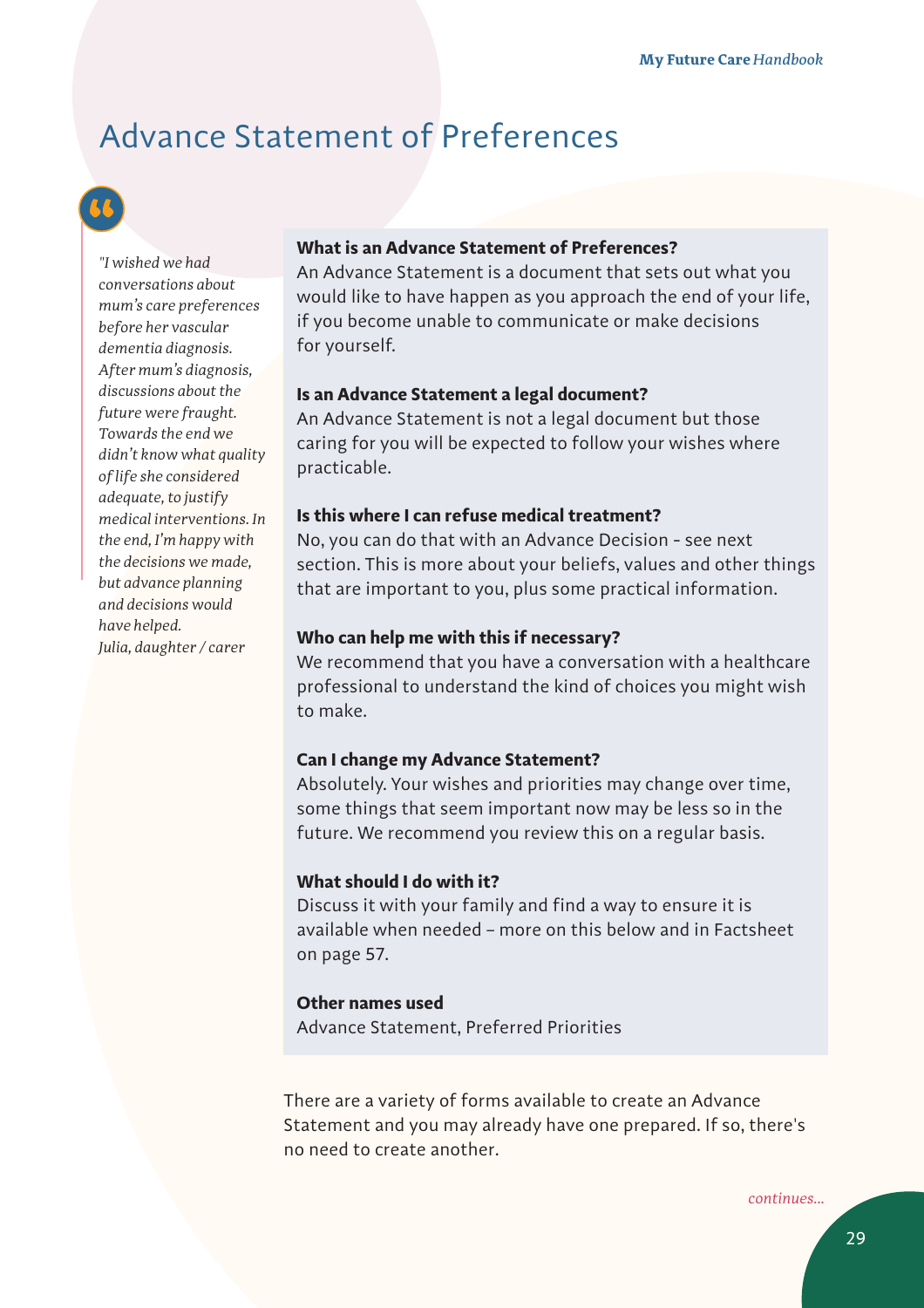# Advance Statement *contd.*

If you are creating this Advance Statement on behalf of someone else, for example if you hold lasting power of attorney or are a close family relative, take care to reflect what they would have wanted, which is not necessarily the same as what you would like for them.

# **Some questions to help you decide what is important to you:**

- *• I do / do not wish to be kept fully informed about my condition.*
- *• I do / do not wish to have a say in any decisions regarding my care.*
- *• I do / do not want to know how long the doctors think I have left to live.*
- *• I do / do not believe that quality of life is more important than quantity.*
- *• I do / do not want to be taken to hospital if I have a potentially lifethreatening situation.*

See the Factsheet on page 51 for further information on where to receive end-of-life care.



Further reading:

See NHS pages online: https://www.nhs.uk/conditions/end-oflife-care/advance-statement/

Have a conversation with a healthcare professional.



#### **Action List**

- 
- Use the template on the following page to create an Advance Statement, or charities such as My Living Will provide an online service: https://www.mylivingwill.org.uk/

Ask your GP to a) keep a copy of your Advance Statement with your medical records and b) refer to it in your Summary Care Record.



Consider other ways of ensuring your Advance Statement can be accessed and viewed. See the Factsheet on page 57.

Review your Advance Statement from time to time to ensure it continues to reflect your wishes.

Writing an Advance Statement is one part of your future planning. Guidance on the other decisions and actions available to you can be found in the My Future Care Handbook: www.myfuturecare.org.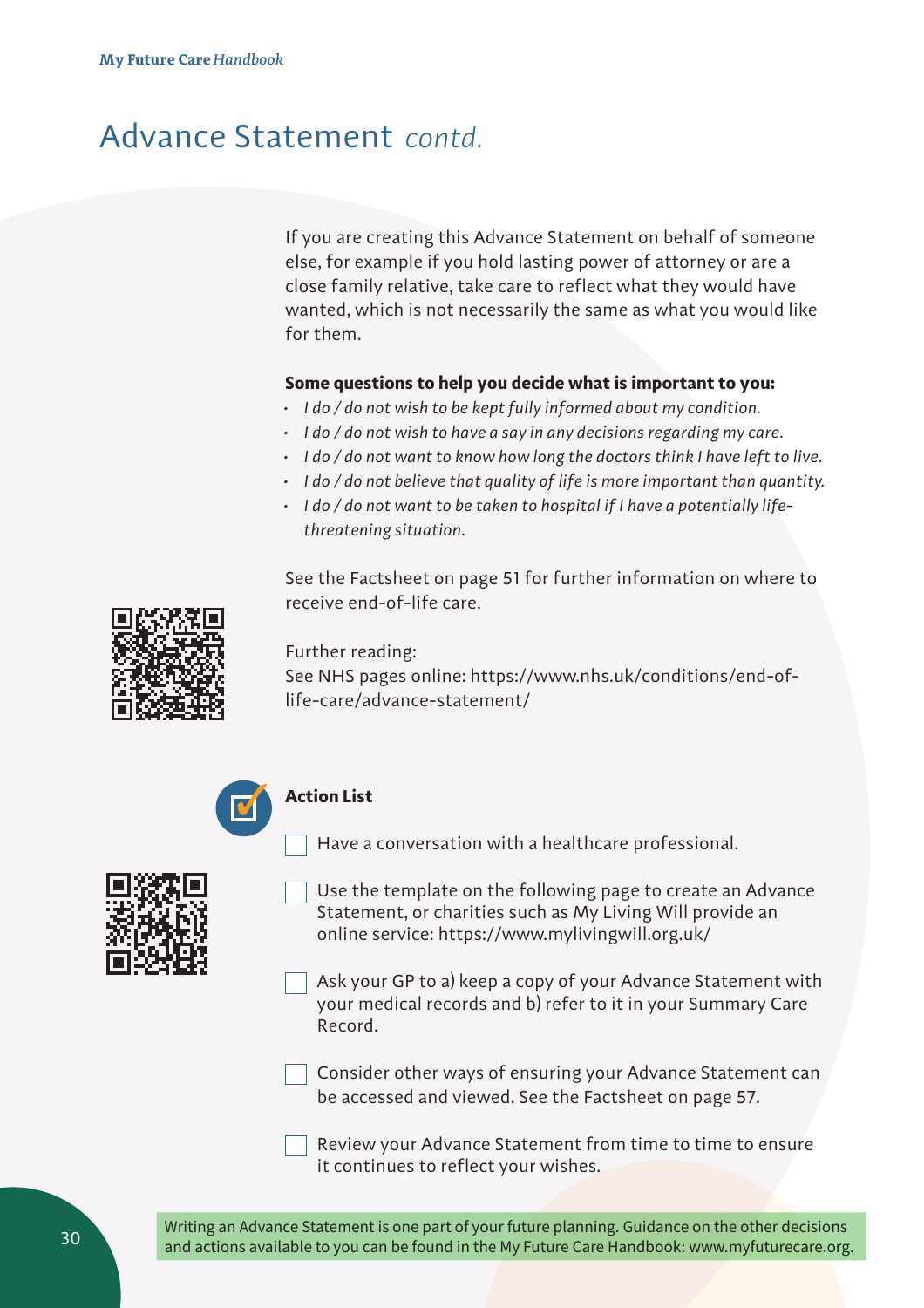MY ADVANCE STATEMENT

 $\frac{MY \text{ ADVANCE STATEMENT}}{T}$ 

I

| My name is:                                                                                          | My date of birth:                                                           |
|------------------------------------------------------------------------------------------------------|-----------------------------------------------------------------------------|
| My address:                                                                                          |                                                                             |
| The person with lasting power of attorney (if I have appointed one) for my<br>health and welfare is: |                                                                             |
| Name:                                                                                                | Tel No:                                                                     |
| Address:                                                                                             |                                                                             |
| Relationship to me:                                                                                  |                                                                             |
| Other people (friends / family) involved in my care:                                                 |                                                                             |
| Name:                                                                                                | Tel No:                                                                     |
| Relationship to me:                                                                                  |                                                                             |
| Name:                                                                                                | Tel No:                                                                     |
| Relationship to me:                                                                                  |                                                                             |
| My first language is:                                                                                | I need an interpreter                                                       |
| About my eyesight:                                                                                   |                                                                             |
| Partially sighted $\Box$ Registered blind $\Box$ I wear glasses $\Box$                               | Contact lenses $\Box$ Able to read                                          |
| <b>About my hearing:</b><br>I am hard of hearing<br>I wear a hearing aid                             | I use sign language<br>I lip read<br>I hear well                            |
| <b>About my mobility:</b><br>I use a stick<br>I use a frame<br>I use a wheel chair                   | I use a trolley<br>I need an arm to hold on to<br>I walk without assistance |
| Other general information about my health:                                                           |                                                                             |
|                                                                                                      |                                                                             |
|                                                                                                      |                                                                             |
|                                                                                                      |                                                                             |
|                                                                                                      |                                                                             |
|                                                                                                      |                                                                             |